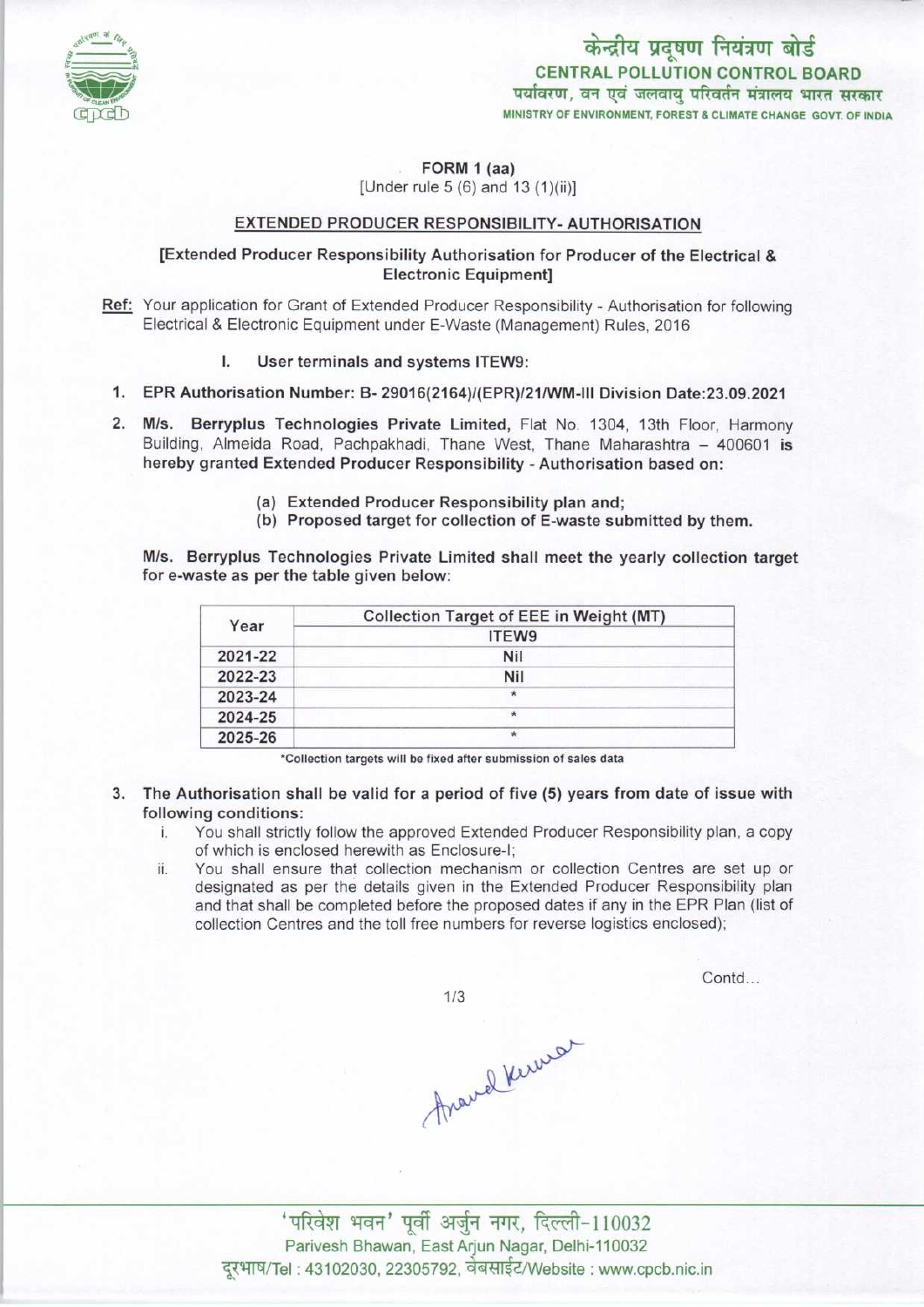

From pre page...

- iii. You shall ensure that all the collected e-waste is channelized to your dismantler/recycler M/s E-waste Recyclers India Shed No.15, Roz ka Meo Industrial Area, Nuh, Haryana and record shall be maintained at dismantler/recycler and at your end.
- iv. You shall maintain records, in Form-2 of these Rules, of e-waste and make such records available for scrutiny by Central Pollution Control Board;
- v. You shall file annual returns in Form-3 to the Central Pollution Control Board on or before 30th day of June following the financial year to which that returns relates.

#### vi. General Terms & Conditions of the Authorisation:

- a. The authorisation shall comply with provisions of the Environment (Protection) Act, 1986 and the E-waste (Management) Rules,2016 made there under;
- b. The authorisation or its renewal shall be produced for inspection at the request of an officer authorised by the Central Pollution Control Board;
- c.Any change in the approved Extended Producer Responsibility plan should be informed to Central Pollution Control Board within 15 days on which decision shall be communicated by Central Pollution Control Board within sixty days;
- d. It is the duty of the authorised person to take prior permission of the Central Pollution Control Board to close down any collection centre/points or any other facility which are part of the EPR plan;
- e. An application for the renewal of authorisation shall be made as laid down in subrule (vi) of rule of 13(1) the E-Waste (Management) Rules, 2016;
- f. The Board reserves right to cancel/amend/revoke the authorisation at any time as per the policy of the Board or Government.

### i. Additional Conditions: -

- a) That the applicant will submit annual sales data along with annual returns;
- b) That the applicant has to ensure that the addresses of collection points provided by them in their EPR Plan are correct and traceable and the collection points/centres are functional;
- c) That the applicant will submit revised application for grant of EPR Authorisation in case of applicant adding/changing PRO or changing its EPR Plan;

 $2/3$ 

Contd